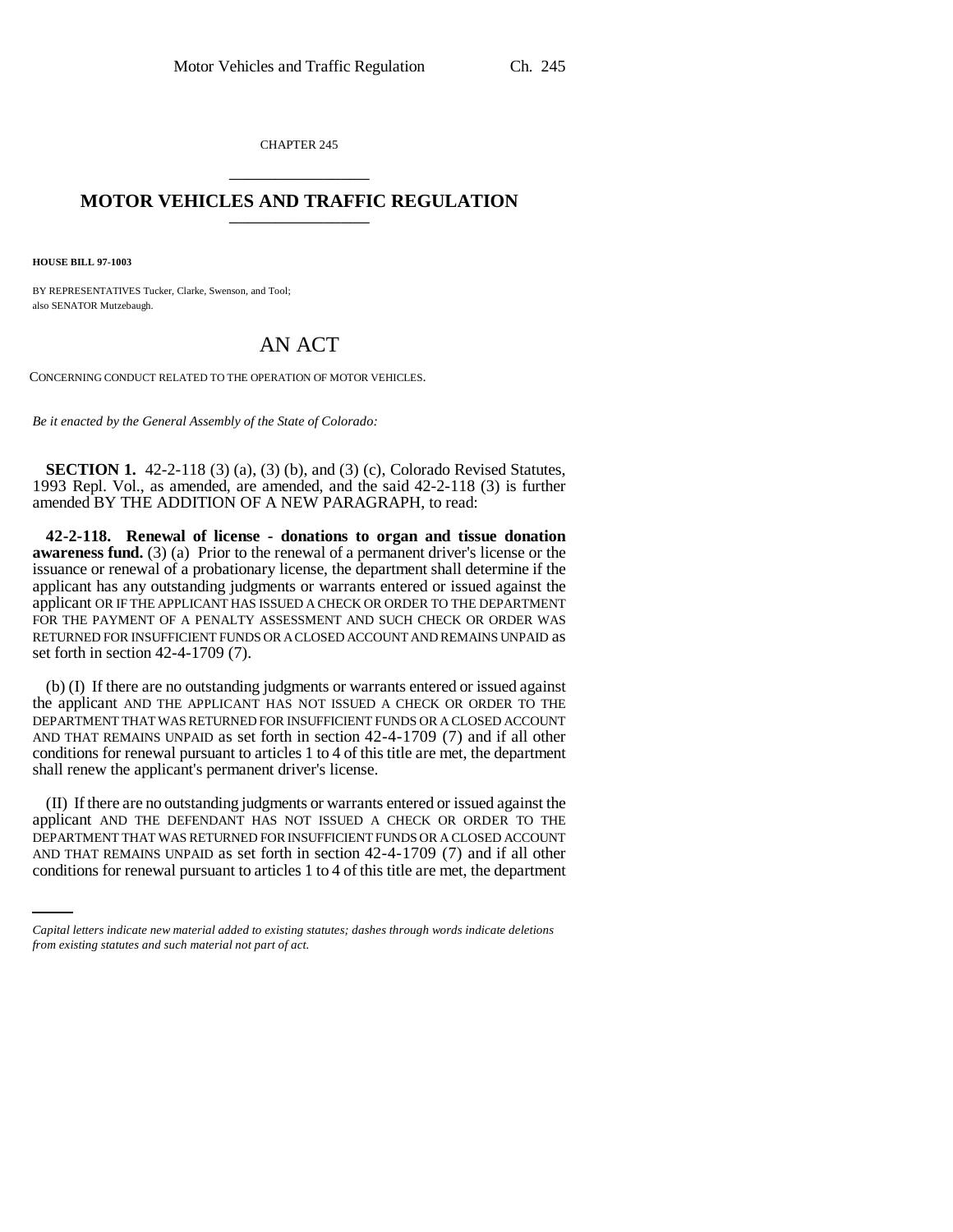may issue or renew the applicant's probationary license.

(c) If the department determines that the applicant is subject to the requirements of section 42-4-1709 (7), the permanent driver's license shall not be renewed or the probationary license may not be issued or renewed until such applicant has complied with said section. Any person who pays any outstanding judgments,  $\sigma$  who has any warrants entered, OR WHO MAKES PAYMENT FOR A CHECK OR ORDER TO THE DEPARTMENT THAT HAD BEEN RETURNED FOR INSUFFICIENT FUNDS OR A CLOSED ACCOUNT pursuant to section 42-4-1709 (7) shall pay to the court OR TO THE DEPARTMENT a thirty-dollar administrative processing cost for each such judgment, or warrant, CHECK, OR ORDER in addition to all other penalties, costs, or forfeitures. IF THE COURT COLLECTS AN ADMINISTRATIVE PROCESSING FEE, the court shall remit fifty percent of the administrative processing fee to the department of revenue, and the other fifty percent of that fee is to be retained by the issuing court. IF THE DEPARTMENT COLLECTS AN ADMINISTRATIVE PROCESSING FEE, THE DEPARTMENT SHALL RETAIN THE FEE.

(f) THERE SHALL BE A TWENTY-DAY PERIOD TO APPEAL ANY PENALTY UNDER THIS SECTION WHEN IT CAN BE SHOWN BY THE APPLICANT OR DEFENDANT THAT SUFFICIENT FUNDS WERE IN THE FINANCIAL INSTITUTION AND THE ERROR WAS THAT OF THE FINANCIAL INSTITUTION. IN THIS EVENT THE DEPARTMENT SHALL REVIEW THE DOCUMENTATION AND, IF IT WAS THE FAULT OF THE FINANCIAL INSTITUTION THAT THE CHECK OR ORDER WAS RETURNED, NO PENALTY OR FEE SHALL BE IMPOSED.

**SECTION 2.** 42-2-126.1 (2) (a.5), (2.5), (7), and (8), Colorado Revised Statutes, 1993 Repl. Vol., as amended, are amended, and the said 42-2-126.1 (2) is further amended BY THE ADDITION OF A NEW PARAGRAPH, to read:

**42-2-126.1. Probationary licenses for persons convicted of alcohol-related driving offenses - ignition interlock devices - fees - interlock fund - violations of probationary license - repeal.** (2) The hearing officer shall have the authority to hear an application by any person for a probationary license under the provisions of this section at a probationary license hearing. A probationary driver's license issued pursuant to this section may not have a term longer than one year. Such probationary driver's license may be renewed for additional terms during the period that an approved ignition interlock device is used pursuant to the requirements of this section. The hearing officer may approve the application if:

(a.5) At PRIOR TO the time of license restraint, such person has HAD a valid driver's privilege; and has no outstanding judgments or warrants issued against such person pursuant to the requirements of section 42-2-118 (3);

(a.7) AT THE TIME OF THE HEARING, SUCH PERSON HAS NO OUTSTANDING JUDGMENTS OR WARRANTS ISSUED AGAINST SUCH PERSON PURSUANT TO THE REQUIREMENTS OF SECTION 42-2-118 (3);

(2.5) The leasing agency for any approved ignition interlock device shall remit a filing fee in the amount of thirty-three dollars for each person leasing a device to cover program start-up and operational costs incurred by the department of revenue and the department of public health and environment. The leasing agency shall remit the fees to the state treasurer, who shall credit the fees to the interlock fund, which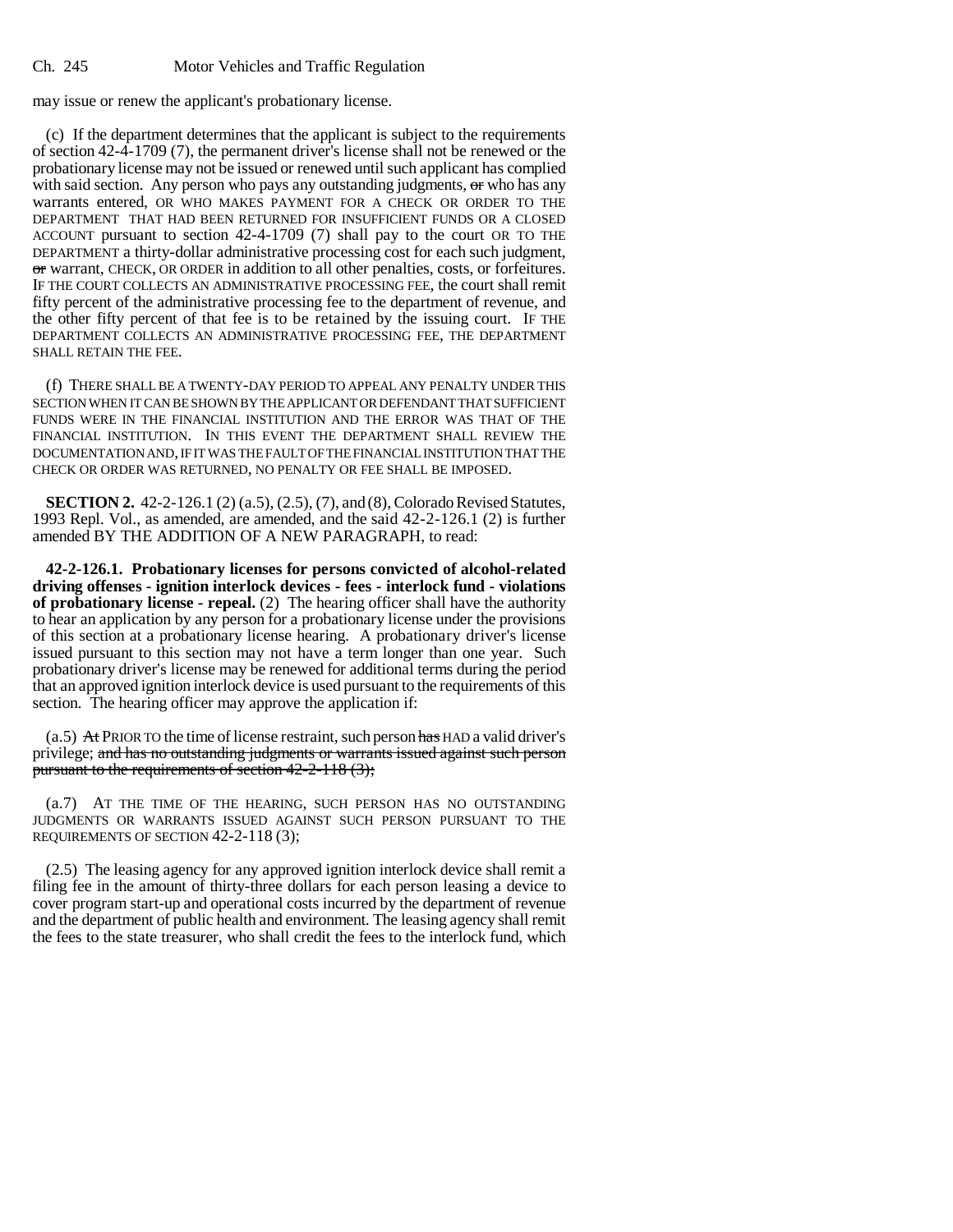fund is hereby created. Any federal grant moneys received for purposes of supporting this pilot program also shall be remitted to the interlock fund. The moneys in the fund shall be subject to annual appropriation by the general assembly for the direct and indirect costs of the administration of this section. Any interest received from the deposit and investment of moneys in the fund shall be credited to the fund. Any unexpended and unencumbered moneys remaining in the fund on  $\frac{\text{H}_y}{\text{H}_y}$  JULY 1,2000, shall be transferred to the highway users tax fund created pursuant to section 43-4-201, C.R.S.

(7) The office of transportation safety in the department of transportation shall conduct an assessment of the ignition interlock device program established pursuant to this section. The department shall prepare a written report regarding the results of the assessment and shall provide the report to the general assembly on or before January 1, 1998 JANUARY 1, 2000.

(8) This section is repealed, effective  $J_{\text{t}}$   $\frac{1}{2}$   $\frac{1}{2}$   $\frac{998}{2}$  JULY 1, 2000.

**SECTION 3.** 42-2-126.1 (2) (a), (2) (e), and (6) (a), Colorado Revised Statutes, 1993 Repl. Vol., as amended, are amended to read:

**42-2-126.1. Probationary licenses for persons convicted of alcohol-related driving offenses - ignition interlock devices - fees - interlock fund - violations of probationary license - repeal.** (2) The hearing officer shall have the authority to hear an application by any person for a probationary license under the provisions of this section at a probationary license hearing. A probationary driver's license issued pursuant to this section may not have a term longer than one year. Such probationary driver's license may be renewed for additional terms during the period that an approved ignition interlock device is used pursuant to the requirements of this section. The hearing officer may approve the application if:

(a) The person's license revocation was imposed primarily because of alcohol-related offenses OR BECAUSE THE PERSON IS A HABITUAL OFFENDER UNDER SECTION 42-2-202;

(e) The person agrees that, during the period of suspension, the person will not drive any motor vehicle other than the motor vehicle in which the approved ignition interlock device is installed and will not allow any other person to drive such vehicle other than another owner or coowner, if any, of the vehicle. IF THE PERSON'S LICENSE WAS REVOKED BECAUSE THE PERSON IS A HABITUAL OFFENDER UNDER SECTION 42-2-202 AND SUCH REVOCATION WAS NOT IMPOSED PRIMARILY FOR ALCOHOL-RELATED OFFENSES, THE PERSON SHALL ALSO AGREE TO DRIVE ONLY TO AND FROM THE PERSON'S PLACE OF EMPLOYMENT.

(6) (a) For the purposes of this section, "approved ignition interlock device" means a device approved by the department of public health and environment that is installed in a motor vehicle and that measures the breath alcohol content of the driver before a vehicle is started and that periodically requires additional breath samples during vehicle operation. The device may not allow a motor vehicle to be started or to continue normal operation if the device measures an alcohol level above the level established by the department of public health and environment, IF THE LICENSE IS REVOKED PRIMARILY BECAUSE OF ALCOHOL-RELATED OFFENSES, OR WILL ALLOW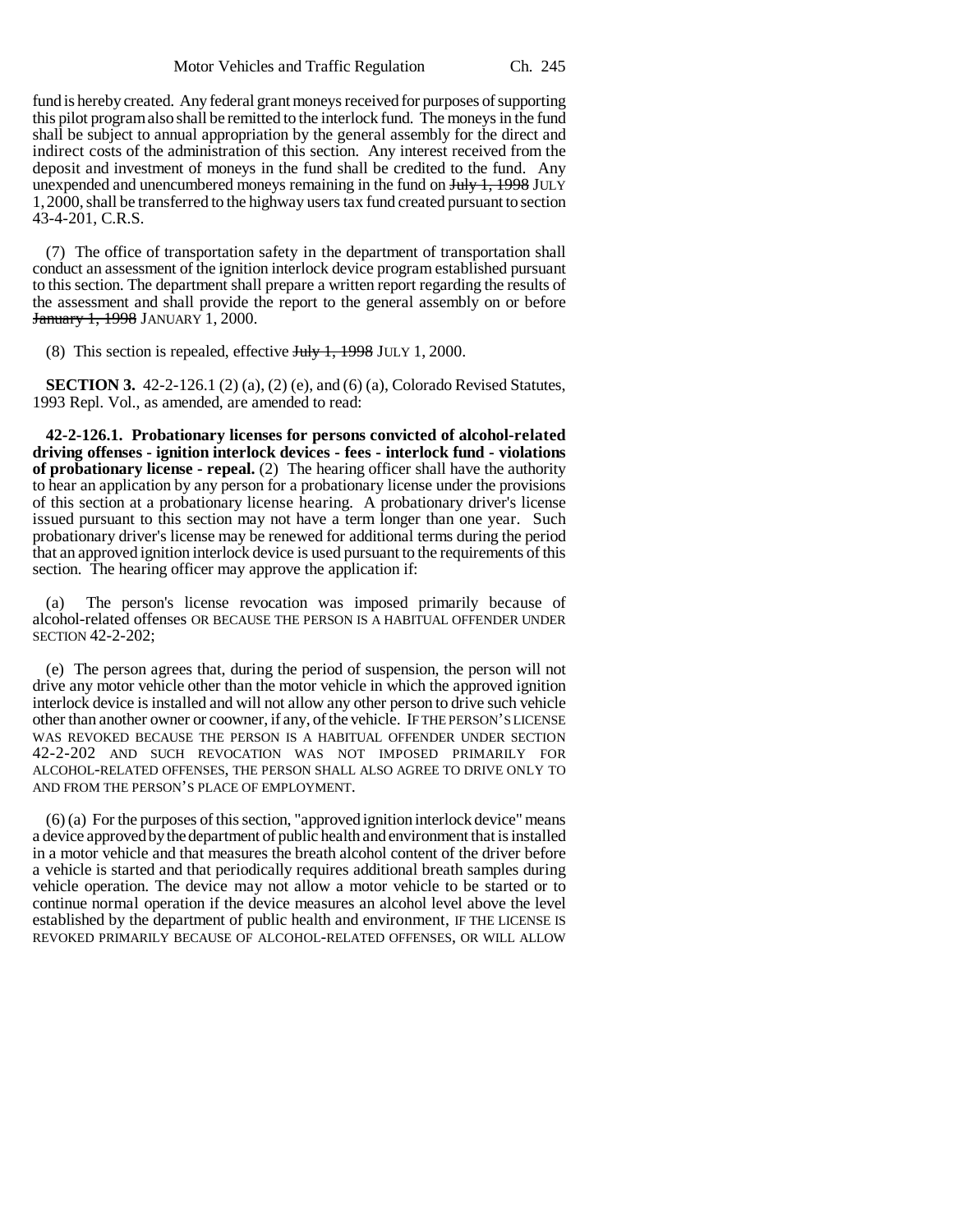Ch. 245 Motor Vehicles and Traffic Regulation

DRIVING ONLY DURING CERTAIN HOURS, IF THE LICENSE IS OTHERWISE REVOKED UNDER SECTION 42-2-202.

**SECTION 4.** 42-2-127 (5) (v), Colorado Revised Statutes, 1993 Repl. Vol., as amended, is amended, and the said 42-2-127 is further amended BY THE ADDITION OF THE FOLLOWING NEW SUBSECTIONS, to read:

**42-2-127. Authority to suspend license - to deny license - type of conviction - points.** (5) Point system schedule:

**Type of conviction . . . . . . . . . . . . . . . . . . . . . . . . . . . . . . . . . . . . . . . . . . Points**

(v) (I) EXCEPT AS PROVIDED IN SUBPARAGRAPH (II) OF THIS PARAGRAPH (v), operating an unsafe vehicle . . . . . . . . . . . . . . . . . . . . . . . . . . . . . . . . . . . . . . . . 2

(II) OPERATING A VEHICLE WITH DEFECTIVE HEAD LAMPS ............... 1

(5.5) IF A PERSON RECEIVES A PENALTY ASSESSMENT NOTICE FOR A VIOLATION UNDER SECTION 42-4-1701 (5) AND SUCH PERSON PAYS THE FINE AND SURCHARGE FOR THE VIOLATION ON OR BEFORE THE DATE THE PAYMENT IS DUE, THE POINTS ASSESSED FOR THE VIOLATION ARE REDUCED AS FOLLOWS:

(a) FOR A VIOLATION HAVING AN ASSESSMENT OF THREE OR MORE POINTS UNDER SUBSECTION (5) OF THIS SECTION, THE POINTS ARE REDUCED BY TWO POINTS;

(b) FOR A VIOLATION HAVING AN ASSESSMENT OF TWO POINTS UNDER SUBSECTION (5) OF THIS SECTION, THE POINTS ARE REDUCED BY ONE POINT.

(5.6) ANY MUNICIPALITY MAY ELECT TO HAVE THE PROVISIONS OF SUBSECTION (5.5) OF THIS SECTION APPLY TO PENALTY ASSESSMENT NOTICES ISSUED BY THE MUNICIPALITY PURSUANT TO COUNTERPART MUNICIPAL ORDINANCES. WHENEVER A MUNICIPALITY REDUCES A TRAFFIC OFFENSE, THE REDUCED OFFENSE AND THE POINTS ASSESSED FOR SUCH REDUCED OFFENSE SHALL CONFORM TO THE POINT ASSESSMENT SCHEDULE UNDER SECTION 42-2-127 (5).

(5.7) NOTWITHSTANDING ANY OTHER PROVISION OF THE STATUTES TO THE CONTRARY, IF A PENALTY ASSESSMENT FOR A TRAFFIC INFRACTION IS NOT PERSONALLY SERVED ON THE DEFENDANT OR THE DEFENDANT HAS NOT ACCEPTED THE JURISDICTION OF THE COURT FOR SUCH PENALTY ASSESSMENT, THEN THE TRAFFIC INFRACTION IS A CLASS B TRAFFIC INFRACTION AND THE DEPARTMENT HAS NO AUTHORITY TO ASSESS ANY POINTS UNDER THIS SECTION UPON ENTRY OF JUDGMENT FOR SUCH TRAFFIC INFRACTION.

**SECTION 5.** Part 6 of article 4 of title 42, Colorado Revised Statutes, 1993 Repl. Vol., as amended, is amended BY THE ADDITION OF A NEW SECTION to read:

**42-4-613. Designation of highway maintenance, repair, or construction zones** REPAIR, OR CONSTRUCTION ACTIVITIES ARE OCCURRING OR WILL BE OCCURRING WITHIN FOUR HOURS ON A PORTION OF A STATE HIGHWAY, THE DEPARTMENT OF TRANSPORTATION MAY DESIGNATE SUCH PORTION OF THE HIGHWAY AS A HIGHWAY MAINTENANCE, REPAIR, OR CONSTRUCTION ZONE. ANY PERSON WHO COMMITS A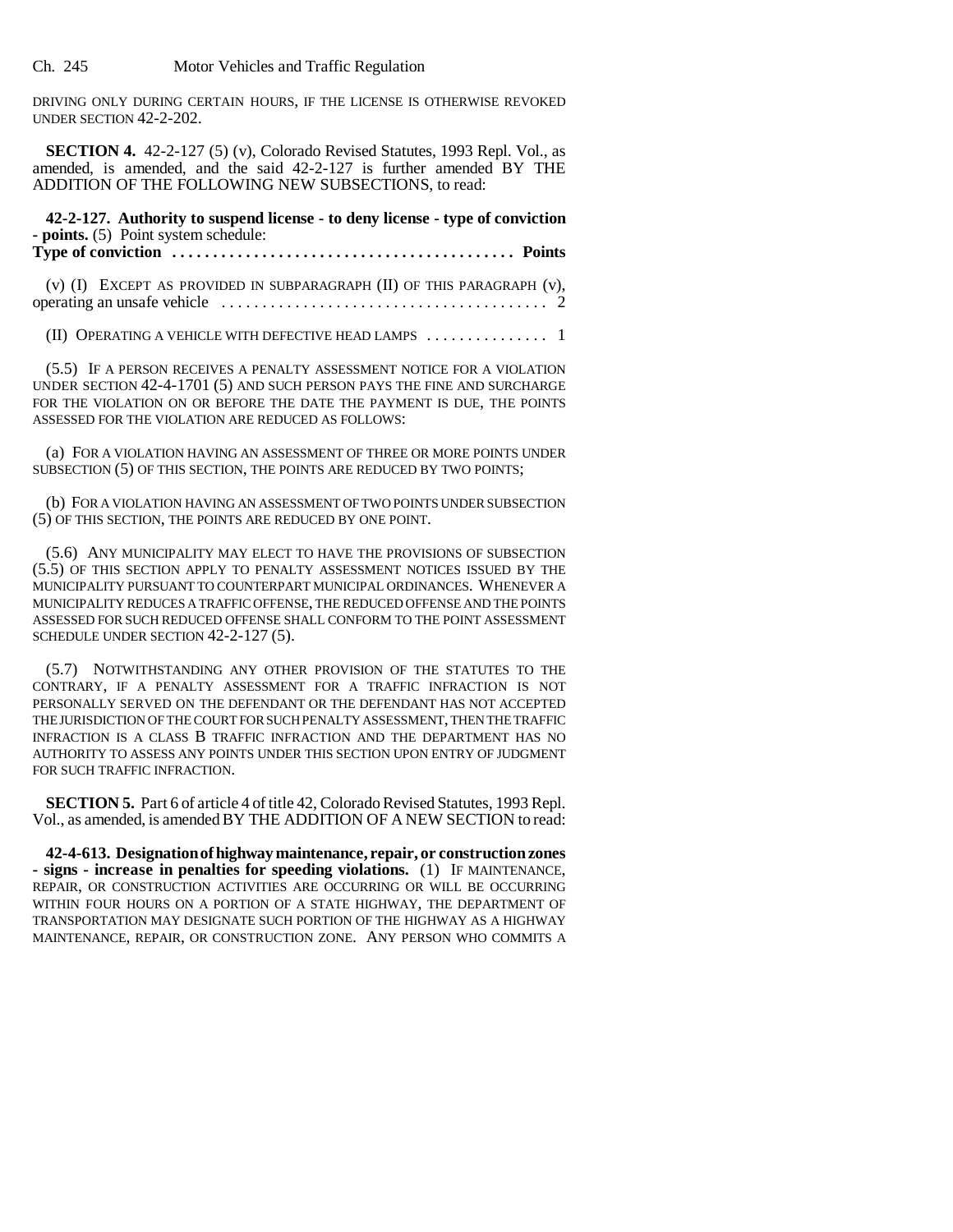SPEEDING VIOLATION IN A MAINTENANCE, REPAIR, OR CONSTRUCTION ZONE THAT IS DESIGNATED PURSUANT TO THE PROVISIONS OF THIS SECTION IS SUBJECT TO THE INCREASED PENALTIES AND SURCHARGES IMPOSED BY SECTION 42-4-1701 (4) (c).

(2) THE DEPARTMENT OF TRANSPORTATION SHALL DESIGNATE A MAINTENANCE, REPAIR, OR CONSTRUCTION ZONE BY ERECTING OR PLACING AN APPROPRIATE SIGN IN A CONSPICUOUS PLACE BEFORE THE AREA WHERE THE MAINTENANCE, REPAIR, OR CONSTRUCTION ACTIVITY IS TAKING PLACE OR WILL BE TAKING PLACE WITHIN FOUR HOURS. SUCH SIGN SHALL NOTIFY THE PUBLIC THAT INCREASED PENALTIES FOR SPEEDING VIOLATIONS ARE IN EFFECT IN SUCH ZONE. THE DEPARTMENT OF TRANSPORTATION SHALL ERECT OR PLACE A SECOND SIGN AFTER SUCH ZONE INDICATING THAT THE INCREASED PENALTIES FOR SPEEDING VIOLATIONS ARE NO LONGER IN EFFECT. A MAINTENANCE, REPAIR, OR CONSTRUCTION ZONE BEGINS AT THE LOCATION OF THE SIGN INDICATING THAT INCREASED PENALTIES ARE IN EFFECT AND ENDS AT THE LOCATION OF THE SIGN INDICATING THAT THE INCREASED PENALTIES ARE NO LONGER IN EFFECT.

(3) SIGNS USED FOR DESIGNATING THE BEGINNING AND END OF A MAINTENANCE, CONSTRUCTION, OR REPAIR ZONE SHALL CONFORM TO DEPARTMENT OF TRANSPORTATION REQUIREMENTS. THE DEPARTMENT OF TRANSPORTATION MAY DISPLAY SUCH SIGNS ON ANY FIXED, VARIABLE, OR MOVABLE STAND. THE DEPARTMENT OF TRANSPORTATION MAY PLACE SUCH A SIGN ON A MOVING VEHICLE IF REQUIRED FOR CERTAIN DEPARTMENT ACTIVITIES, INCLUDING, BUT NOT LIMITED TO, HIGHWAY PAINTING WORK.

**SECTION 6.** 42-4-1701 (4), Colorado Revised Statutes, 1993 Repl. Vol., as amended, is amended BY THE ADDITION OF A NEW PARAGRAPH to read:

**42-4-1701. Traffic offenses and infractions classified - penalties - penalty and surcharge schedule.** (4) (c) THE PENALTIES AND SURCHARGES IMPOSED FOR SPEEDING VIOLATIONS UNDER  $(4)$   $(4)$   $(1)$   $(L)$  OF THIS SECTION ARE DOUBLED IF A SPEEDING VIOLATION OCCURS WITHIN A MAINTENANCE, REPAIR, OR CONSTRUCTION ZONE THAT IS DESIGNATED BY THE DEPARTMENT OF TRANSPORTATION PURSUANT TO THE REQUIREMENTS OF SECTION 42-4-613.

**SECTION 7.** 42-4-1709 (7) (a), Colorado Revised Statutes, 1993 Repl. Vol., as amended, is amended BY THE ADDITION OF A NEW SUBPARAGRAPH to read:

**42-4-1709. Penalty assessment notice for traffic infractions - violations of provisions by officer - driver's license.** (7) (a) No person shall be allowed or permitted to obtain or renew a permanent driver's, minor driver's, provisional driver's, or probationary license if such person has, at the time of making application for obtaining or renewing such driver's license:

(VI) ISSUED A CHECK OR ORDER TO THE DEPARTMENT TO PAY A PENALTY ASSESSMENT, A DRIVER'S LICENSE FEE, A LICENSE REINSTATEMENT FEE, OR A MOTOR VEHICLE RECORD FEE AND SUCH CHECK OR ORDER IS RETURNED FOR INSUFFICIENT FUNDS OR A CLOSED ACCOUNT AND REMAINS UNPAID. FOR THE PURPOSES OF THIS SUBPARAGRAPH (VI), THE TERM "INSUFFICIENT FUNDS" MEANS HAVING AN INSUFFICIENT BALANCE ON ACCOUNT WITH A BANK OR OTHER DRAWEE FOR THE PAYMENT OF A CHECK OR ORDER WHEN THE CHECK OR ORDER IS PRESENTED FOR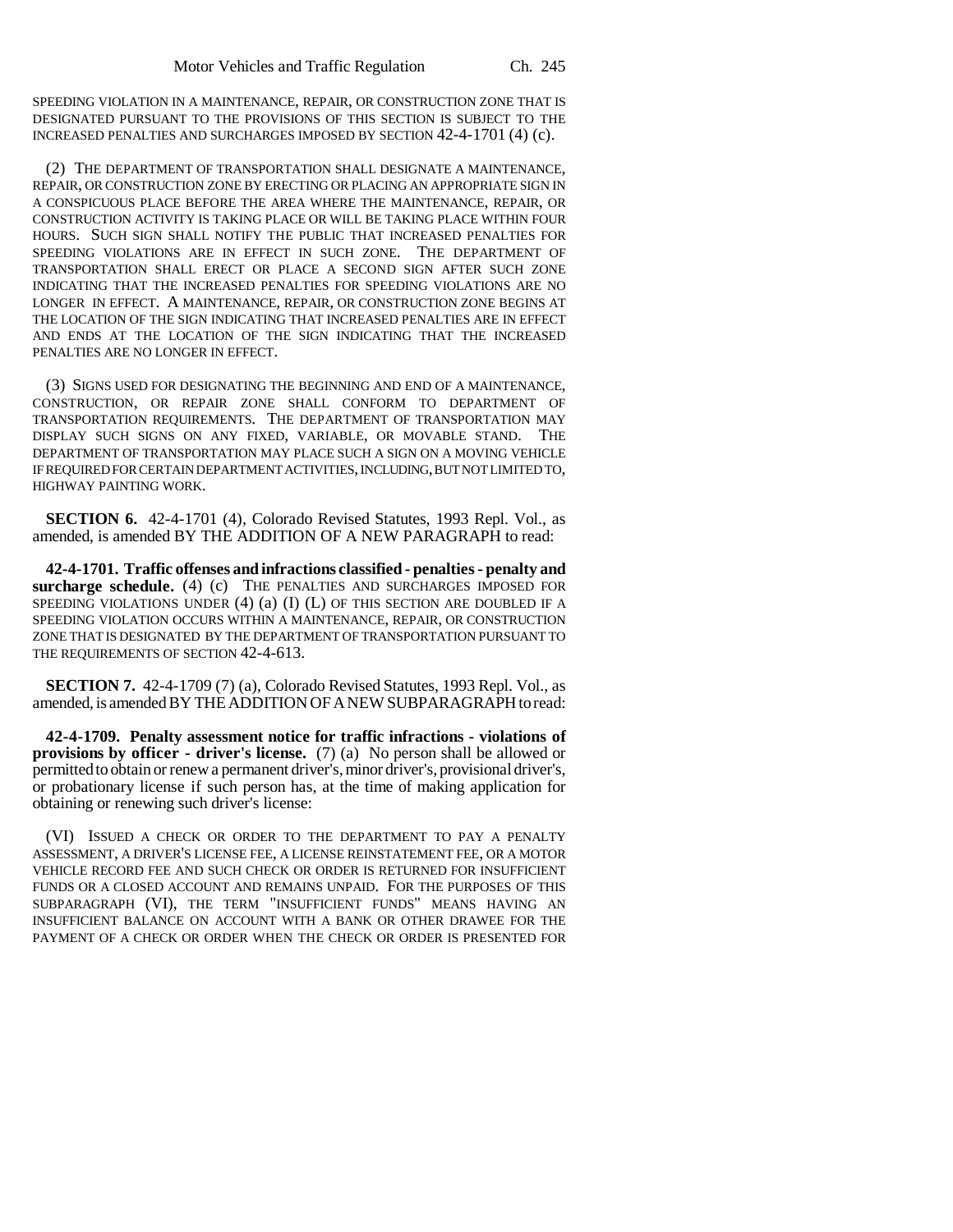PAYMENT WITHIN THIRTY DAYS AFTER ISSUE.

**SECTION 8.** 42-4-1903 (2) (a), (2) (b) (I), (2) (c), (3), and (5), Colorado Revised Statutes, 1993 Repl. Vol., as amended, are amended to read:

**42-4-1903. School buses - stops - signs - passing.** (2) (a) Every school bus AS DEFINED IN SECTION 42-1-102 (88), other than a small passenger-type vehicle having a seating capacity of not more than fifteen, used for the transportation of schoolchildren shall:

(I) Bear upon the front and rear thereof OF SUCH SCHOOL BUS plainly visible and legible signs containing the words "SCHOOL BUS" in letters not less than eight inches in height; and

 $(II)$  shall Display four EIGHT visual signal lights, which shall be two alternating flashing red lights visible to the drivers of vehicles approaching from the front of said bus, and two alternating flashing red lights visible to the drivers of vehicles approaching from the rear of said bus, and may also display four additional visual signal lights which shall be yellow signal lights mounted near each of the four red lights and at the same level but closer to the vertical center line of the bus and which shall be alternately flashing with two visible to the front and two visible to the rear. These visual signal lights shall be mounted as high as practicable, shall be as widely spaced laterally as practicable, and shall be located on the same level. These lights shall have sufficient intensity to be visible at five hundred feet in normal sunlight.

(b) (I) When a school bus is equipped only with THE red visual signal lights they shall be actuated by the driver of said THE school bus whenever such vehicle THE SCHOOL BUS is stopped for the purpose of receiving or discharging schoolchildren and at no other time; but such lights need not be actuated when any said A school bus is stopped at locations where the local traffic regulatory authority has by prior written designation declared such actuation unnecessary.

(c) When a school bus is equipped with THE alternating flashing yellow lights in addition to the red lights and when the use of a signal light system is required, the yellow lights shall be actuated at least two hundred feet prior to the point at which such WHERE THE bus is to be stopped for the purpose of receiving or discharging schoolchildren, and the red lights shall be actuated only at the time the bus is actually stopped. On and after January 1, 1976, all school buses required to be equipped shall be equipped with such visual signal light systems as provided in this section.

(3) Every school bus used for the transportation of schoolchildren, except those small passenger-type vehicles described in subsection  $(1)$  of this section,  $\frac{may}{may}$ equipped, and, on and after January 1, 1976, shall be equipped with a stop signal arm mounted outside the bus on the left alongside the driver and below the window. Such THE stop signal arm shall be a flat octagon with the word "STOP" printed on both sides in such a manner as to be easily visible to persons approaching from either direction. The stop signal arm shall contain two alternately flashing red lamps which are connected to the alternating flashing signal light system described in subsection (2) of this section, and the stop signal arm shall be extended only when the red visual signal lights are in operation.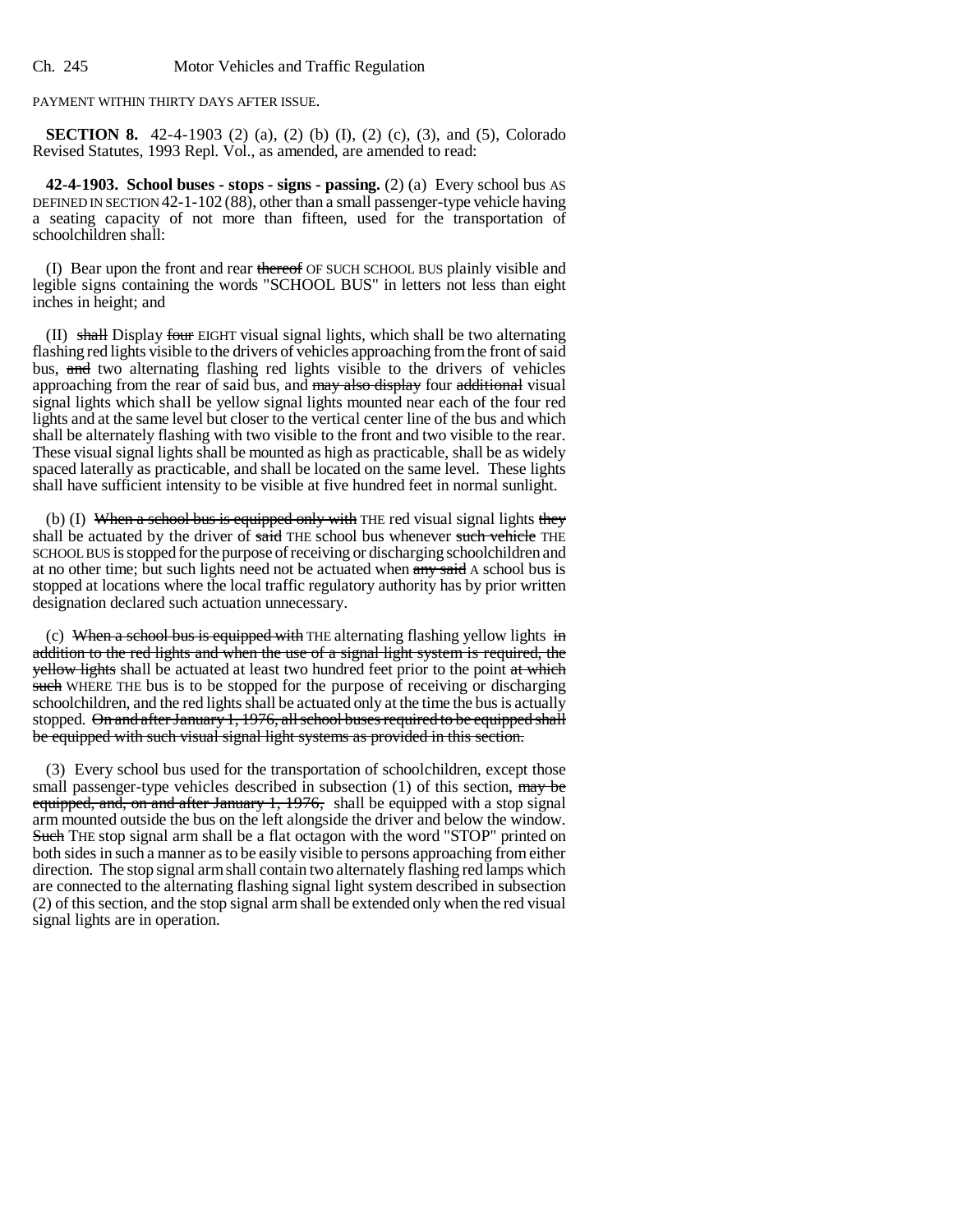$(5)$  Every school bus shall stop as far to the right of OF the roadway as possible before discharging or loading passengers and, when possible, shall not stop where the visibility is obscured for a distance of two hundred feet either way from the bus. The driver of a school bus which has stopped shall allow time for any vehicles which have stopped behind the school bus to pass the school bus, if such passing is legally permissible where the school bus is stopped, after the school bus's visual signal lights, if any, are no longer being displayed or actuated and after all children who have embarked or disembarked from the bus are safe from traffic.

**SECTION 9.** 42-7-406 (1), Colorado Revised Statutes, 1993 Repl. Vol., as amended, is amended to read:

**42-7-406. Proof required under certain conditions.** (1) Whenever the director revokes the license of any person under section 42-2-125 or 42-2-126, or cancels any license under section 42-2-122 because of the licensee's inability to operate a motor vehicle because of physical or mental incompetence, or cancels any probationary license under section 42-2-127, the director shall not issue to or continue in effect for any such person any new or renewal of license until permitted under the motor vehicle laws of this state, and not then until and unless such person files or has filed and maintains proof of financial responsibility as provided in this article; except that persons WHOSE LICENSES ARE cancelled pursuant to section 42-2-122 (2.5) OR REVOKED PURSUANT TO SECTION 42-2-125  $(1)$  (m) shall not be required to file proof of financial responsibility in order to be relicensed.

**SECTION 10.** 42-7-408 (1) (c) and (5), Colorado Revised Statutes, 1993 Repl. Vol., as amended, are amended to read:

**42-7-408. Proof of financial responsibility - methods of giving proof duration - exception - repeal.** (1) (c) Notwithstanding the three-year requirement in paragraph (b) of this subsection (1), if an insured has been found guilty of a driving offense pursuant to section  $42-4-1301$  (1) or (2) or if the insured's license has been revoked pursuant to section  $42-2-125$  (1) (m) or 42-2-126 only one time and no accident was involved in such offense, proof of financial responsibility for the future shall be required to be maintained only for as long as the insured's driving privilege is ordered to be under restraint, up to a maximum of three years. The time period for maintaining the future proof of liability insurance shall begin at the time the driver reinstates his or her driving privilege.

 $(5)$  (a) Persons previously required to post three years proof of financial responsibility for the future pursuant to a conviction under section 42-2-125 (1) (m) shall only be required to post proof of financial responsibility for the future consistent with the provisions of this section ARE AUTHORIZED TO END SUCH POSTING ON JULY 1, 1997.

(b) THIS SUBSECTION (5) IS REPEALED, EFFECTIVE JULY 1, 1998.

**SECTION 11. Effective date - applicability.** This act shall take effect July 1, 1997. Sections 4 through 6 of this act shall apply to offenses committed on or after said date. Sections 1 and 7 of this act shall apply to checks and orders received by the department on or after said date.